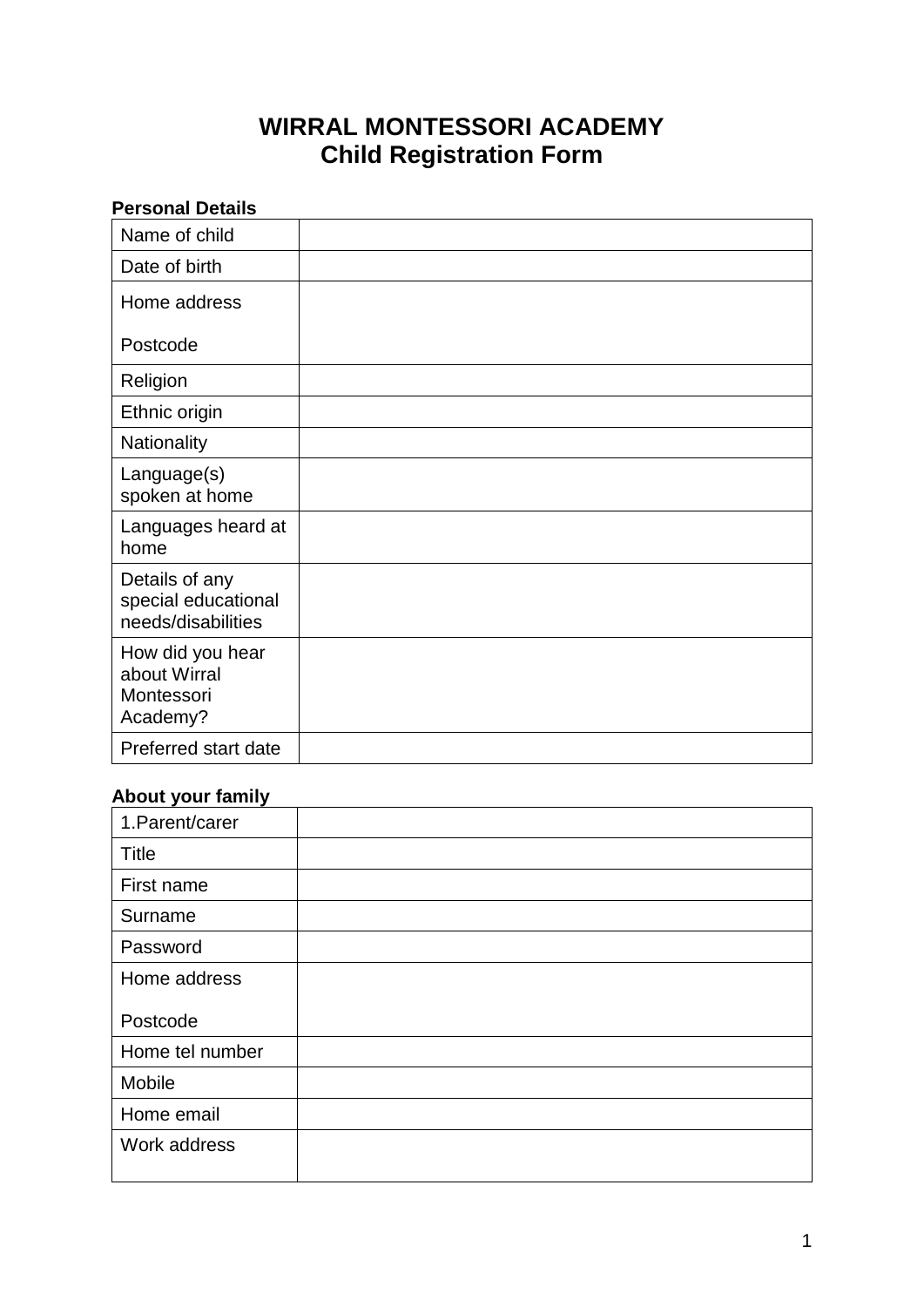| Postcode                                         |                                                    |  |
|--------------------------------------------------|----------------------------------------------------|--|
| Work tel number                                  |                                                    |  |
| Work email                                       |                                                    |  |
| Hours worked                                     |                                                    |  |
|                                                  | Parental responsibility<br>Payment of fees         |  |
| <b>Responsibilities</b><br>(Tick all that apply) | Collect child from setting<br>Contact<br>emergency |  |

| 2. Parent/carer                           |                                                                                                        |
|-------------------------------------------|--------------------------------------------------------------------------------------------------------|
| <b>Title</b>                              |                                                                                                        |
| First name                                |                                                                                                        |
| Surname                                   |                                                                                                        |
| Password                                  |                                                                                                        |
| Home address                              |                                                                                                        |
| Postcode                                  |                                                                                                        |
| Home tel number                           |                                                                                                        |
| Mobile                                    |                                                                                                        |
| Home email                                |                                                                                                        |
| Work address                              |                                                                                                        |
| Postcode                                  |                                                                                                        |
| Work tel number                           |                                                                                                        |
| Work email                                |                                                                                                        |
| Hours worked                              |                                                                                                        |
| Responsibilities<br>(Tick all that apply) | Payment of fees<br>Parental responsibility<br>Contact<br>Collect child from setting<br>in<br>emergency |
| <b>IF REQUIRED</b>                        |                                                                                                        |
| 3. Parent/carer                           |                                                                                                        |
| <b>Title</b>                              |                                                                                                        |
| First name                                |                                                                                                        |
| Surname                                   |                                                                                                        |
| Password                                  |                                                                                                        |
| Home address                              |                                                                                                        |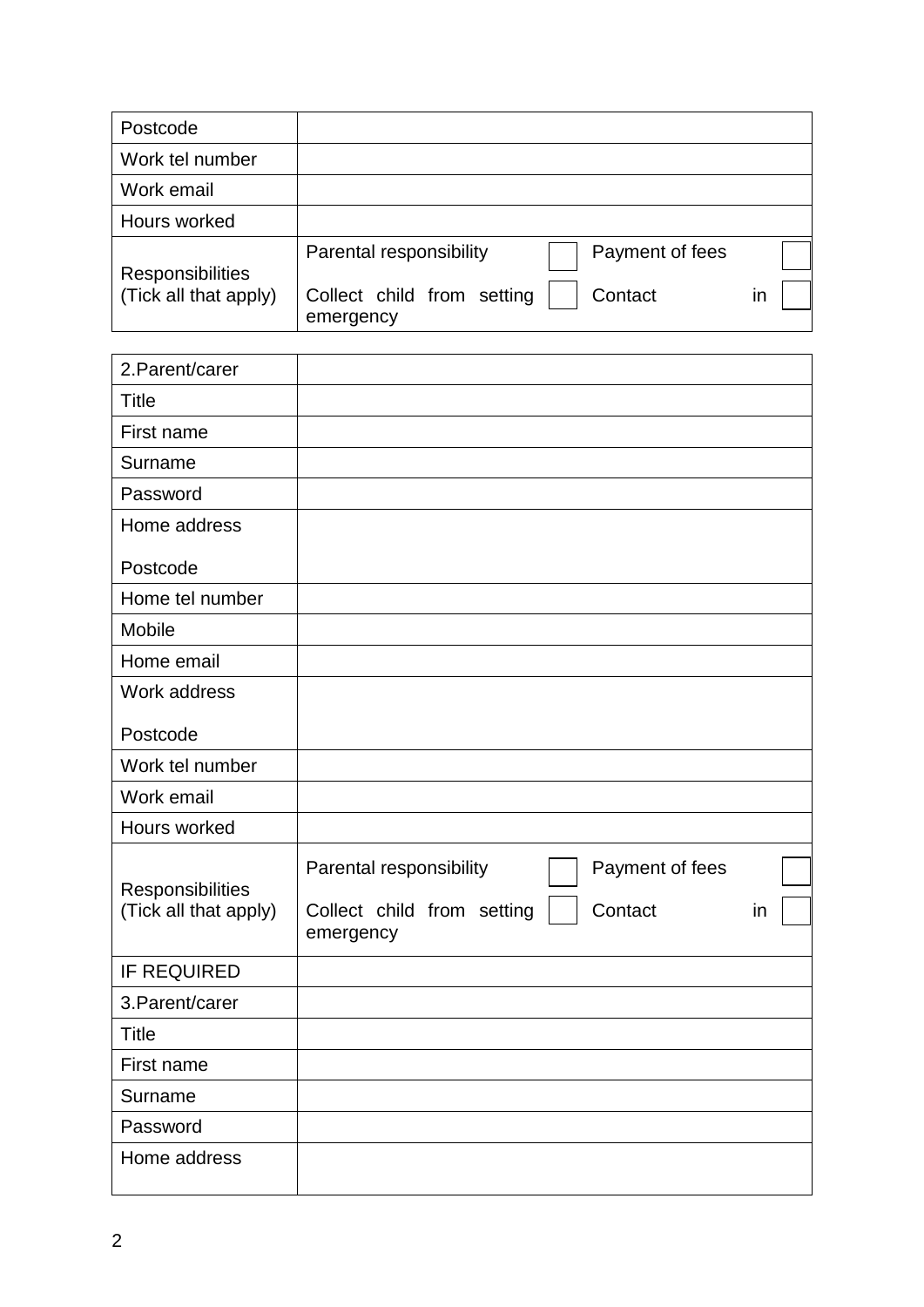| Postcode                |                                                    |    |
|-------------------------|----------------------------------------------------|----|
| Home tel number         |                                                    |    |
| Mobile                  |                                                    |    |
| Home email              |                                                    |    |
| Work address            |                                                    |    |
| Postcode                |                                                    |    |
| Work tel number         |                                                    |    |
| Work email              |                                                    |    |
| Hours worked            |                                                    |    |
| <b>Responsibilities</b> | Payment of fees<br>Parental responsibility         |    |
| (Tick all that apply)   | Collect child from setting<br>Contact<br>emergency | in |

### **Other contacts**

| Contact one:                              |                                                       |
|-------------------------------------------|-------------------------------------------------------|
| <b>Title</b>                              |                                                       |
| First name                                |                                                       |
| Surname                                   |                                                       |
| Relationship to the child                 |                                                       |
| Password                                  |                                                       |
| Address                                   |                                                       |
| Postcode                                  |                                                       |
| Tel<br>number                             | Mobile                                                |
| Responsibilities<br>(Tick all that apply) | Collect child from setting<br>Contact in<br>emergency |
| Contact two:                              |                                                       |
| <b>Title</b>                              |                                                       |
| First name                                |                                                       |
| Surname                                   |                                                       |
| Relationship to the child                 |                                                       |
| Password                                  |                                                       |
| <b>Address</b>                            |                                                       |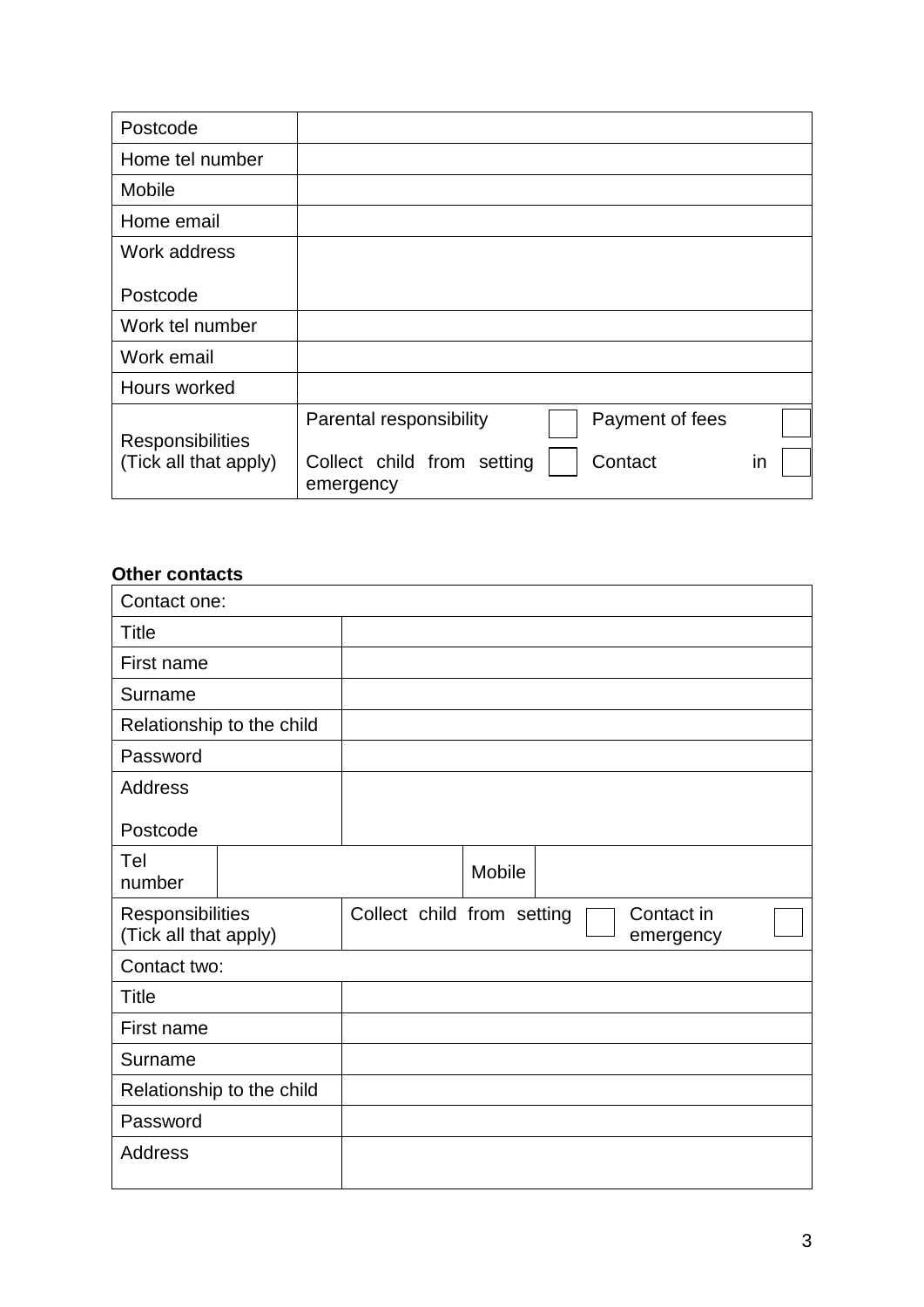| Postcode                                         |                            |        |                         |  |
|--------------------------------------------------|----------------------------|--------|-------------------------|--|
| Tel<br>number                                    |                            | Mobile |                         |  |
| <b>Responsibilities</b><br>(Tick all that apply) | Collect child from setting |        | Contact in<br>emergency |  |

### **Medical details**

| Does your child have any<br>Yes / No (please circle)<br>allergies? |                          |                      |  |  |  |
|--------------------------------------------------------------------|--------------------------|----------------------|--|--|--|
| If yes, please give details of the cause, reaction and treatment   |                          |                      |  |  |  |
| Does your child have any<br>special dietary requirements?          | Yes / No (please circle) |                      |  |  |  |
| If yes, please give details                                        |                          |                      |  |  |  |
|                                                                    |                          |                      |  |  |  |
|                                                                    | Immunisation             | Date of immunisation |  |  |  |
|                                                                    | <b>BCG</b>               |                      |  |  |  |
|                                                                    | Diphtheria               |                      |  |  |  |
| Has your child had any of the                                      | <b>HIB</b>               |                      |  |  |  |
| following immunisations?                                           | <b>MMR</b>               |                      |  |  |  |
| Please tick and date                                               | Meningitis C             |                      |  |  |  |
|                                                                    | Poliomyelitis            |                      |  |  |  |
|                                                                    | <b>Tetanus</b>           |                      |  |  |  |
|                                                                    | Whooping cough           |                      |  |  |  |
| Any other immunisations                                            |                          |                      |  |  |  |
| Name of GP                                                         |                          |                      |  |  |  |
| Name of surgery                                                    |                          |                      |  |  |  |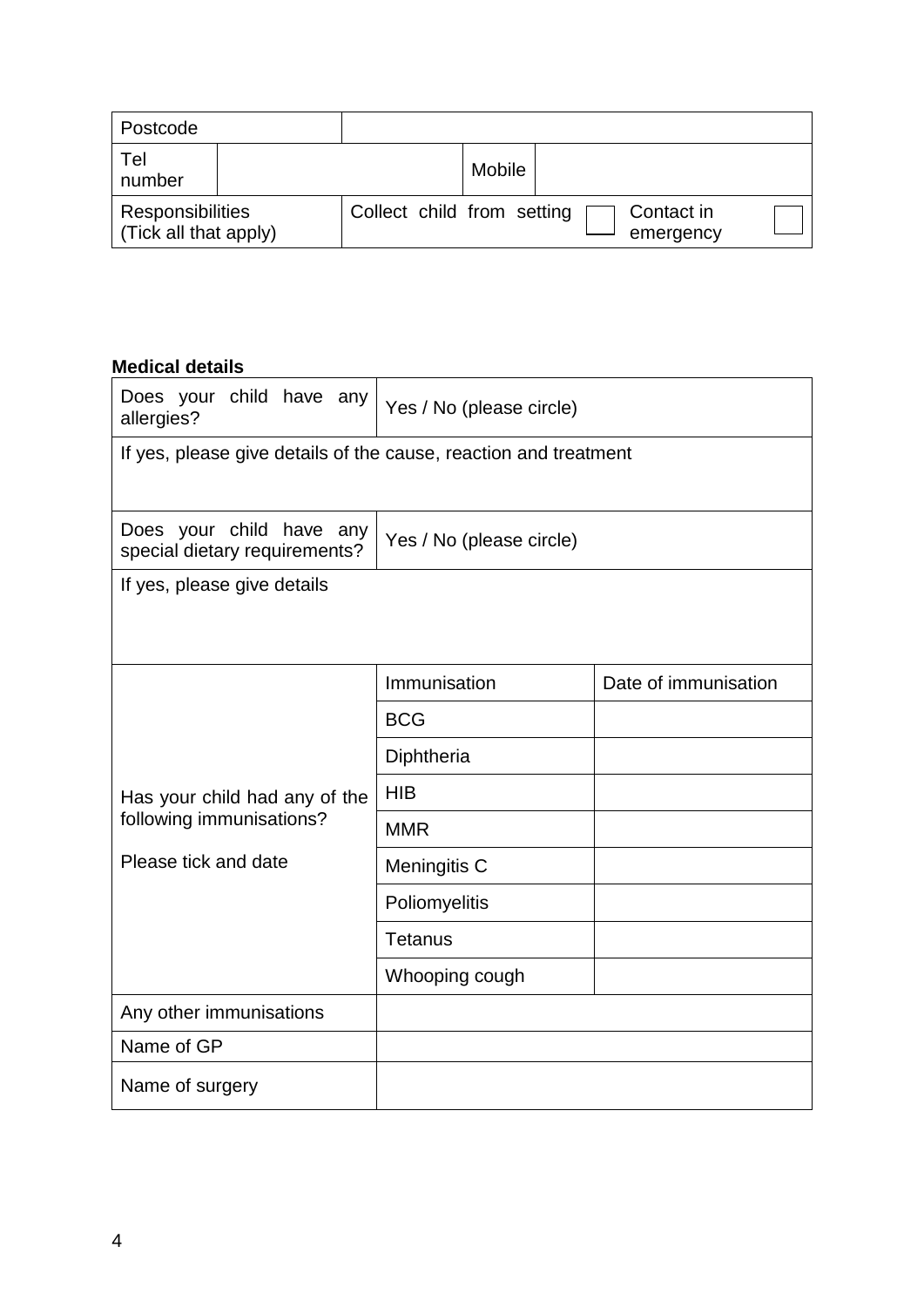| Address                                      |  |
|----------------------------------------------|--|
|                                              |  |
| Postcode                                     |  |
| Telephone number                             |  |
| Health visitor details                       |  |
| Name                                         |  |
|                                              |  |
| Address                                      |  |
|                                              |  |
| Postcode                                     |  |
| Telephone number                             |  |
| Other agency details                         |  |
| Name                                         |  |
| Address                                      |  |
|                                              |  |
| Postcode                                     |  |
| Telephone number                             |  |
| Any other details that we should know about? |  |
|                                              |  |
|                                              |  |
|                                              |  |
|                                              |  |
|                                              |  |
|                                              |  |
|                                              |  |
|                                              |  |
|                                              |  |
|                                              |  |
|                                              |  |
|                                              |  |
|                                              |  |
|                                              |  |
|                                              |  |
|                                              |  |
|                                              |  |
|                                              |  |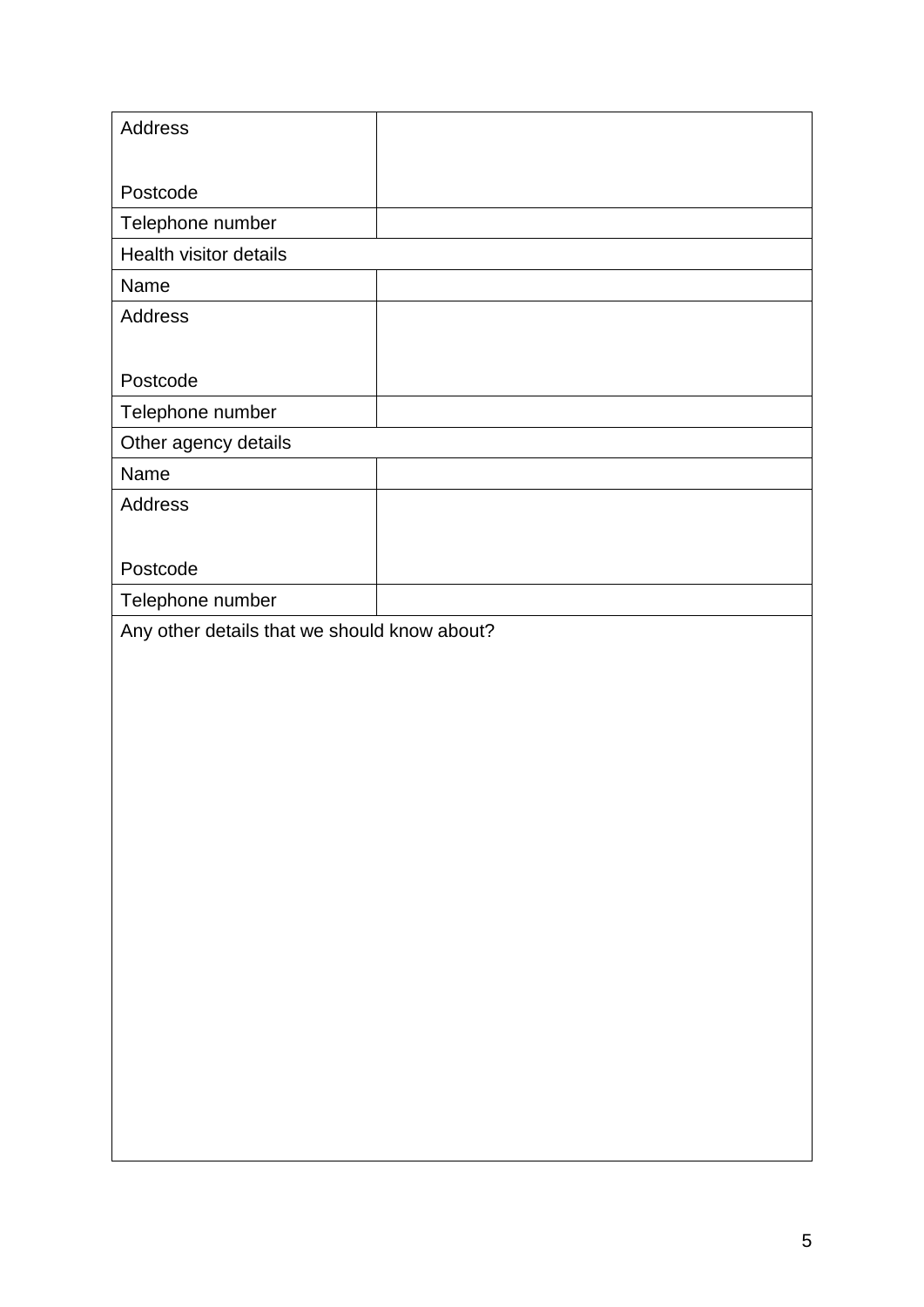#### **Sessions**

Please indicate your preferred sessions. For Montessori education, it is recommended that your child attends for at least 5 sessions per week (for 3-4 year olds we will incorporate your 15 government funded hours per week). Please note that the 15 'free' hours will start the term following your child's 3rd birthday.

| <b>Session</b>         | Mon | <b>Tues</b> | Wed | <b>Thurs</b> | Fri |
|------------------------|-----|-------------|-----|--------------|-----|
| Full day<br>$(8-5pm)$  |     |             |     |              |     |
| Morning<br>$(8-12pm)$  |     |             |     |              |     |
| Lunch<br>$(12-1pm)$    |     |             |     |              |     |
| Afternoon<br>$(1-5pm)$ |     |             |     |              |     |

Do you require a place for term-time only? (Please circle) Yes / No

#### **Agreement**

I agree to abide by the terms and conditions and policies and procedures of Wirral Montessori Academy which I have read and fully understand.

|--|--|

| Office use only |  |  |
|-----------------|--|--|
|-----------------|--|--|

| Input into academy administration system (tick when complete) $\vert$ on (date) |  |
|---------------------------------------------------------------------------------|--|
|                                                                                 |  |
|                                                                                 |  |
|                                                                                 |  |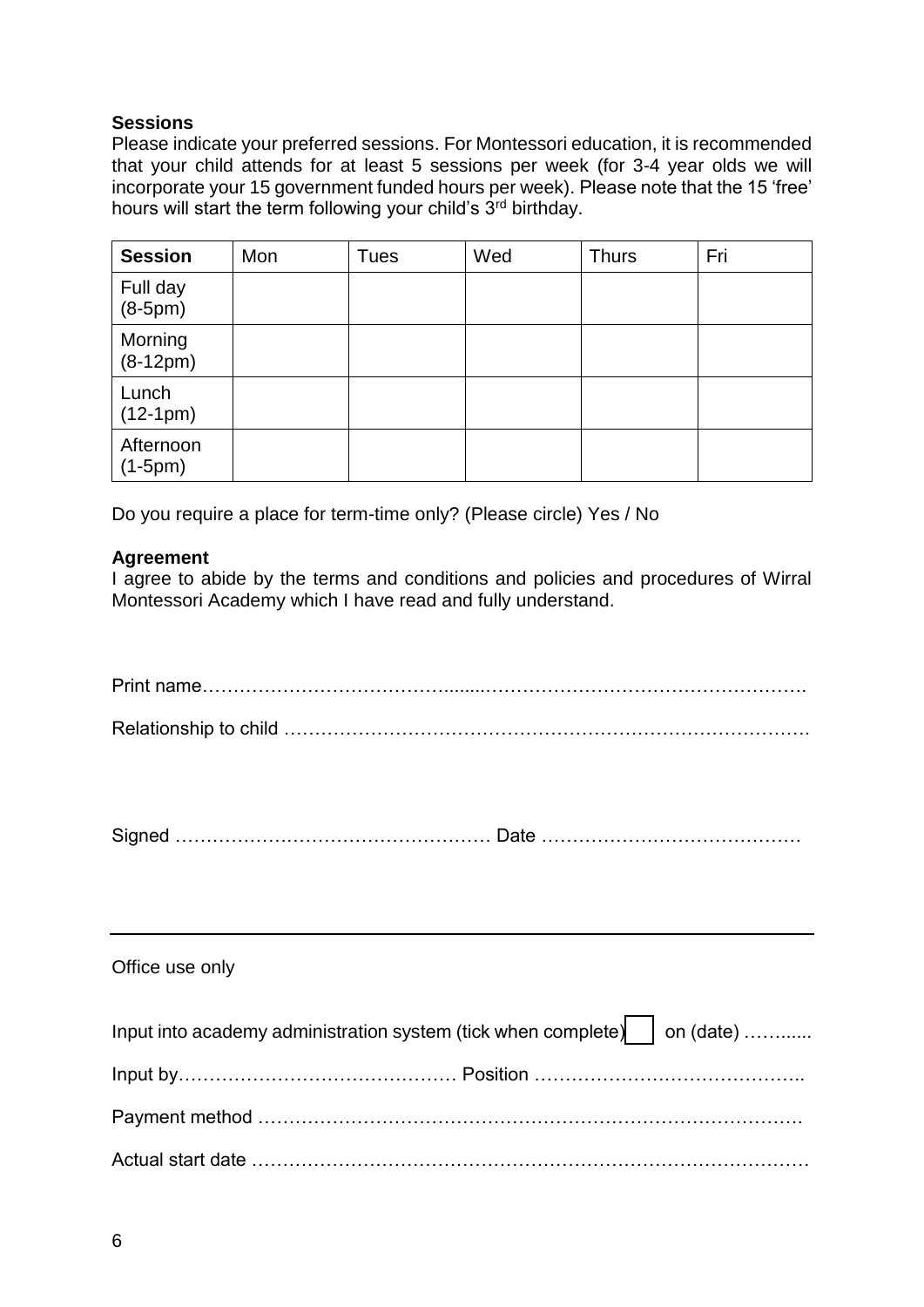## Permission slips received

| Academy trips            | agree/disagree         |
|--------------------------|------------------------|
| <b>Emergency Consent</b> | agree/disagree         |
| Photographs              | $\vert$ agree/disagree |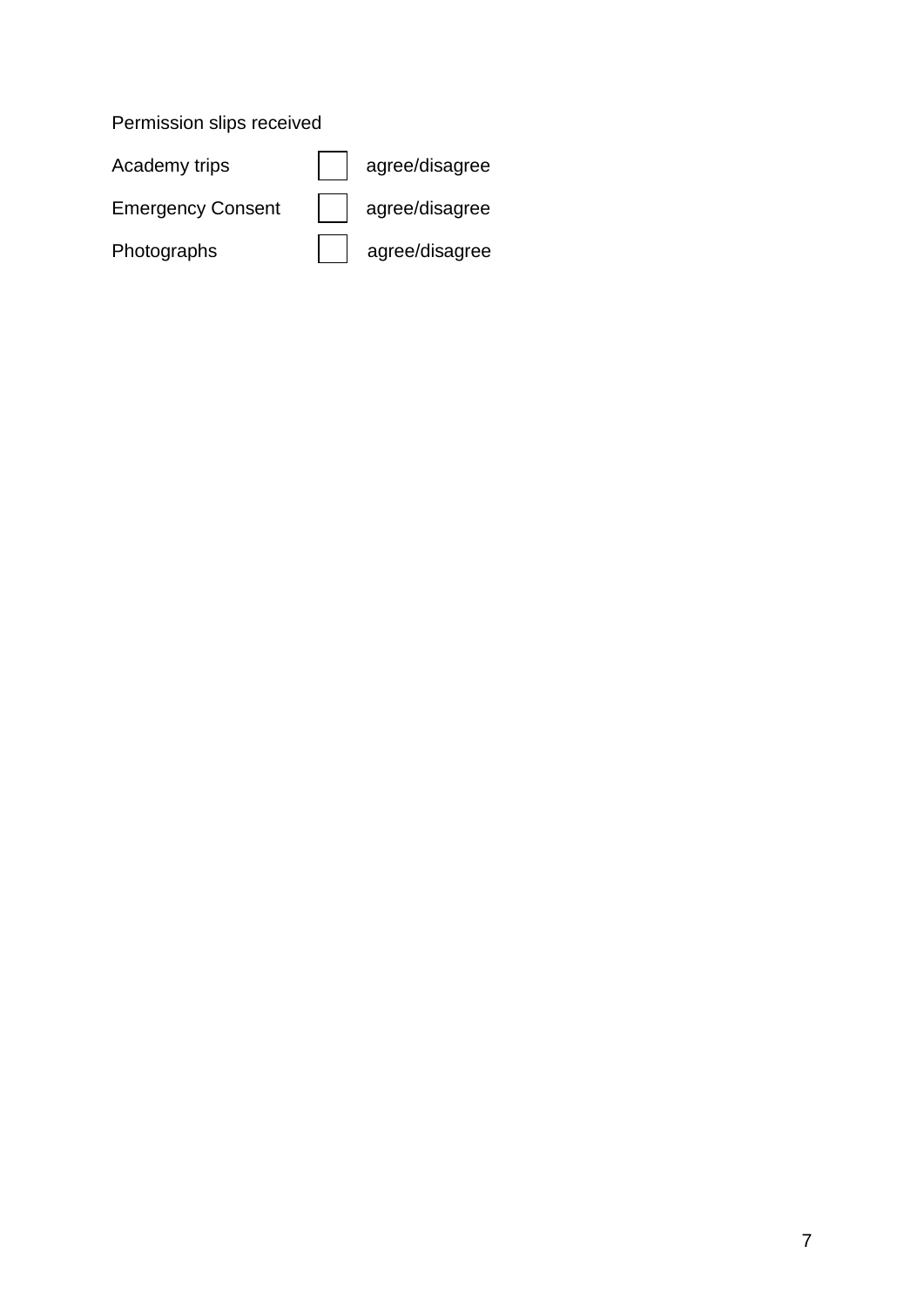## **WIRRAL MONTESSORI ACADEMY Permanent session amendment form**

Please complete this form if you require a permanent amendment to your child's sessions at Wirral Montessori Academy.

As per our terms and conditions, one month's notice must be given if the number of sessions is to be reduced.

Please inform the academy manager as to the new sessions required.

Name of parent ..........……………………………………………………………………….

Name of child …………………………………………………………………………………

Start date for amended sessions:

…………………………………………………………………………………………………..

#### **Agreement**

I agree to abide by the terms and conditions and policies and procedures of Wirral Montessori Academy which I have read and fully understand.

| Office use only                                                                 |  |
|---------------------------------------------------------------------------------|--|
| Input into academy administration system (tick when complete) $\vert$ on (date) |  |
|                                                                                 |  |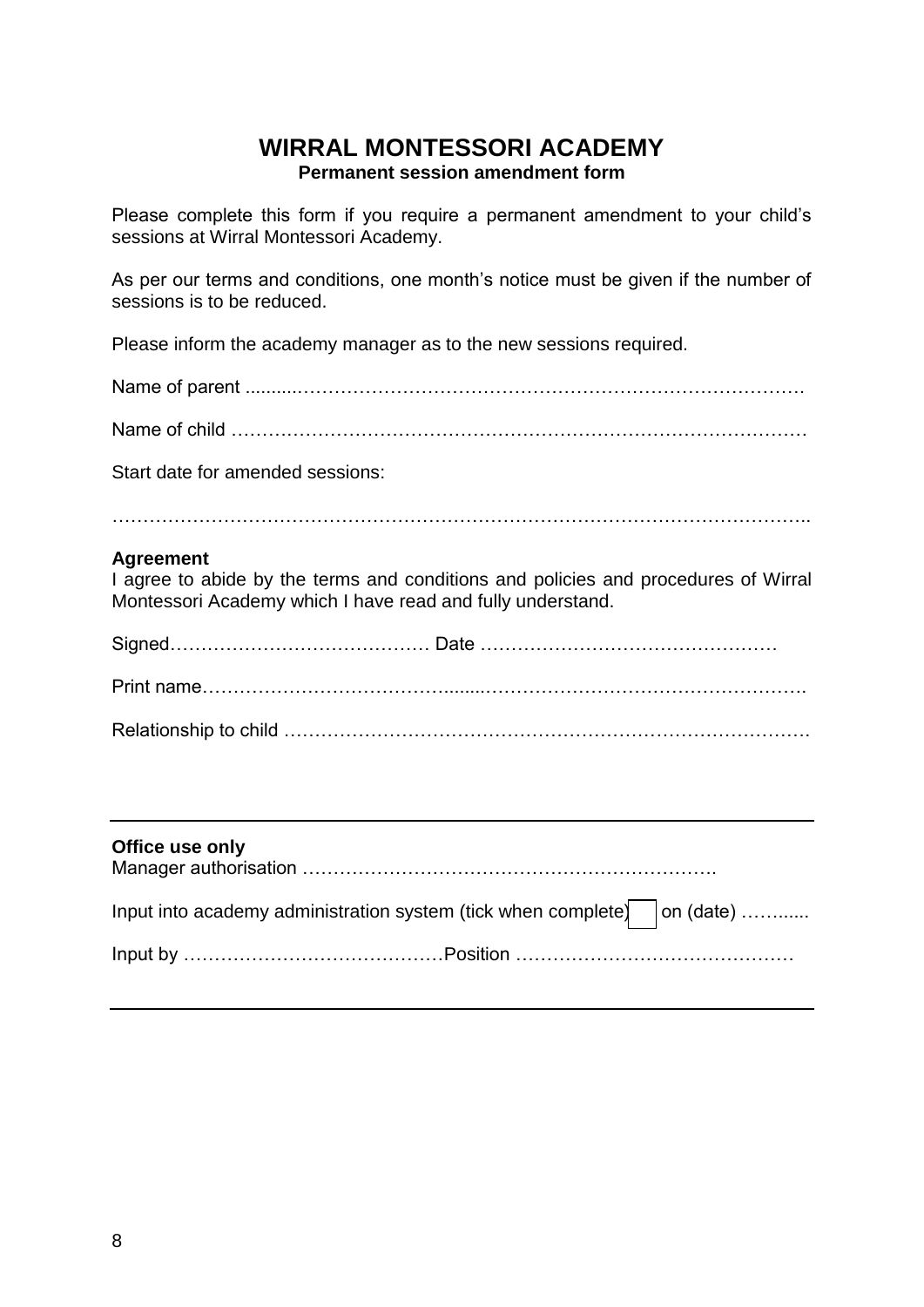## **Office use only**

### **Monitoring form**

| Take up/usage                                         | Ethnic origin                 |  |
|-------------------------------------------------------|-------------------------------|--|
| $1 - 15$ hours per week                               | White                         |  |
| $16 - 30$ hours per week                              | <b>British</b>                |  |
| $31 - 50$ hours per week                              | Irish                         |  |
|                                                       | <b>Traveller</b>              |  |
| Work/training                                         | Other                         |  |
| Children in lone parent family                        |                               |  |
| A parent working full time $(35$ hours +)             | Mixed                         |  |
| A parent now working more than 16 hours               | White and black<br>Caribbean  |  |
| A parent now working less than 16 hours               | White and black African       |  |
| A parent now in higher/further education              | White and Asian               |  |
| A parent taking skills for life or step into learning | Other                         |  |
| Parent(s) are not working/training                    |                               |  |
|                                                       | Asian or Asian British        |  |
| <b>Financial support</b>                              | Indian                        |  |
| Parents access CTC                                    | Pakistani                     |  |
| Parents access WTC                                    | Bangladeshi                   |  |
| Parents access HE childcare access fund support       | Kashmir                       |  |
| Parents access Care 2 Learn support                   | Other                         |  |
| Place sponsored by regeneration scheme e.g. SRB       | <b>Black or black British</b> |  |
| Financial support from employer                       | Caribbean                     |  |
| Receipt of 2 year old funding                         | African                       |  |
| Receipt of 3 and 4 year old funding                   | Other                         |  |
|                                                       |                               |  |
|                                                       | Chinese                       |  |
| <b>Additional needs</b>                               | Chinese                       |  |
| Cognition and learning difficulty                     | Other                         |  |
| Behaviour, emotional and social development<br>needs  |                               |  |